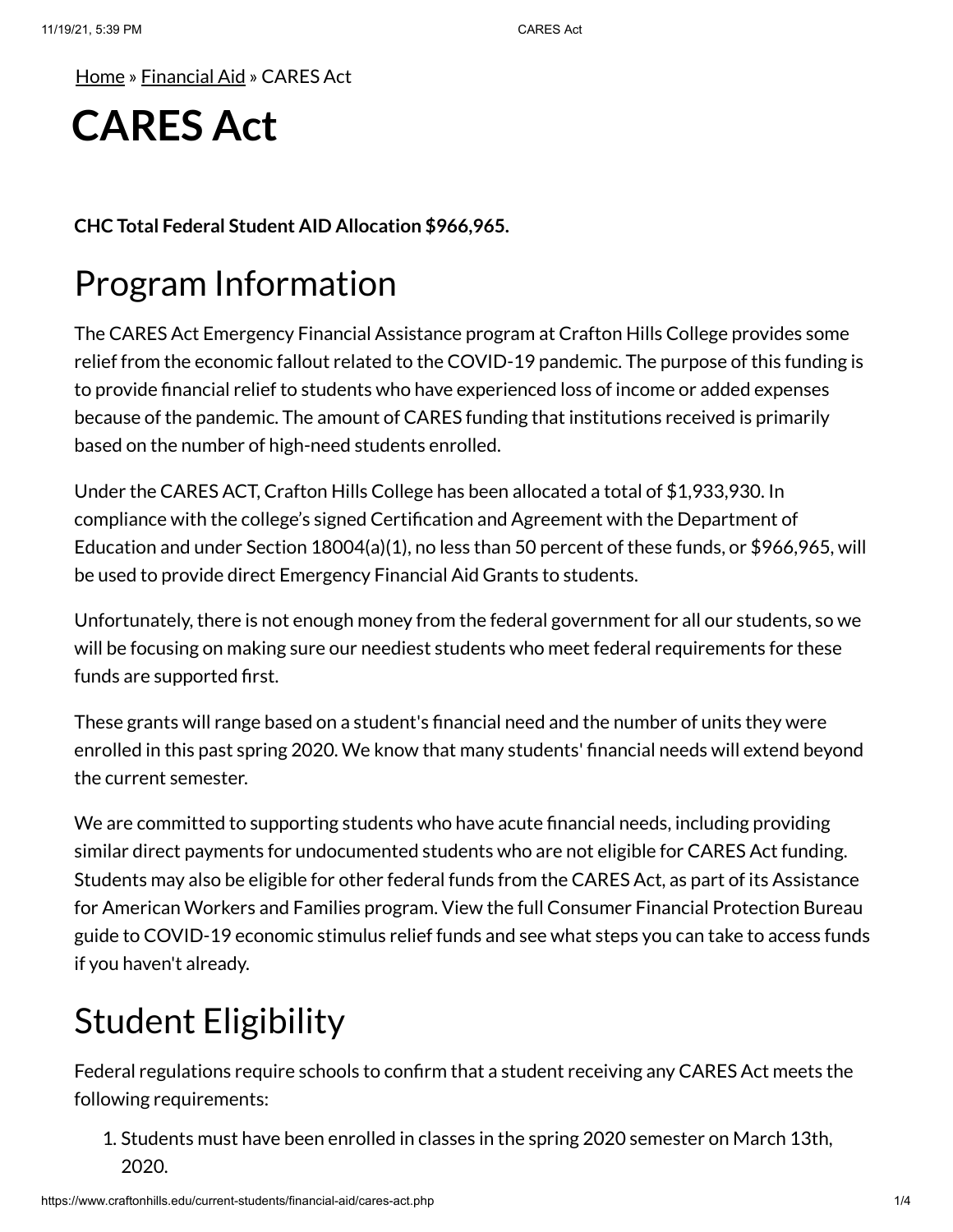- 2. Students must be eligible to receive federal financial aid and must:
	- Be a US Citizen or an eligible non-citizen
	- Have a valid Social Security number
	- Registered with the Selective Service, if you are a male (you must register between the ages of 18 and 25)
	- Not be in default on a federal student loan
	- Not owe money on a federal student grant
	- Have a cumulative grade point average (GPA) of 2.00 or higher and 67% completion rate
	- Have a high school diploma or GED
	- Be enrolled in a Programs leading to a degree or certificate

How much emergency grant money will a student receive?

Grant amounts vary by student based on the number of units that a student was enrolled in as of March 13, 2020.

- $\bullet$  \$600 enrolled in 0.5 to 5.5 units (Less than half-time)
- $\bullet$  \$1,000 enrolled in 6 to 8.5 units (Half-Time).
- $\bullet$  \$1,400 enrolled in 9 to 11.5 units (More than half time).
- \$1,700 enrolled in 12 or more units (Full Time).

# Distribution of CARES Act Emergency Relief Grant

All correspondence will be sent to your SBCCD email account, make sure to check it on a regular basis. The Office of Financial Aid is working diligently to disburse HEERF emergency financial aid grants to eligible students as quickly and efficiently as possible.

Funds will be awarded automatically to eligible students and disbursed through Bank Mobile.

### How Do Students Request or Apply for an Emergency Grant if They Were Not Awarded a CARES Grant?

Students enrolled in Crafton Hills College between March 13 – May 22, 2020, who did not receive a CARES Act federal emergency grant and meet the federal eligibility may request a one-time \$300 CARES Act grant from CHC Financial Aid Office. **Grants are contingent upon funding.**

### [Request](https://www.craftonhills.edu/Apps/sso/?target=cares) a \$300 CARES Act Grant

Currently enrolled students who do not meet the CARES Act eligibility and need emergency funds may apply for a one-time Emergency Grant from CHC Foundation Office. **Grants are contingent upon funding.**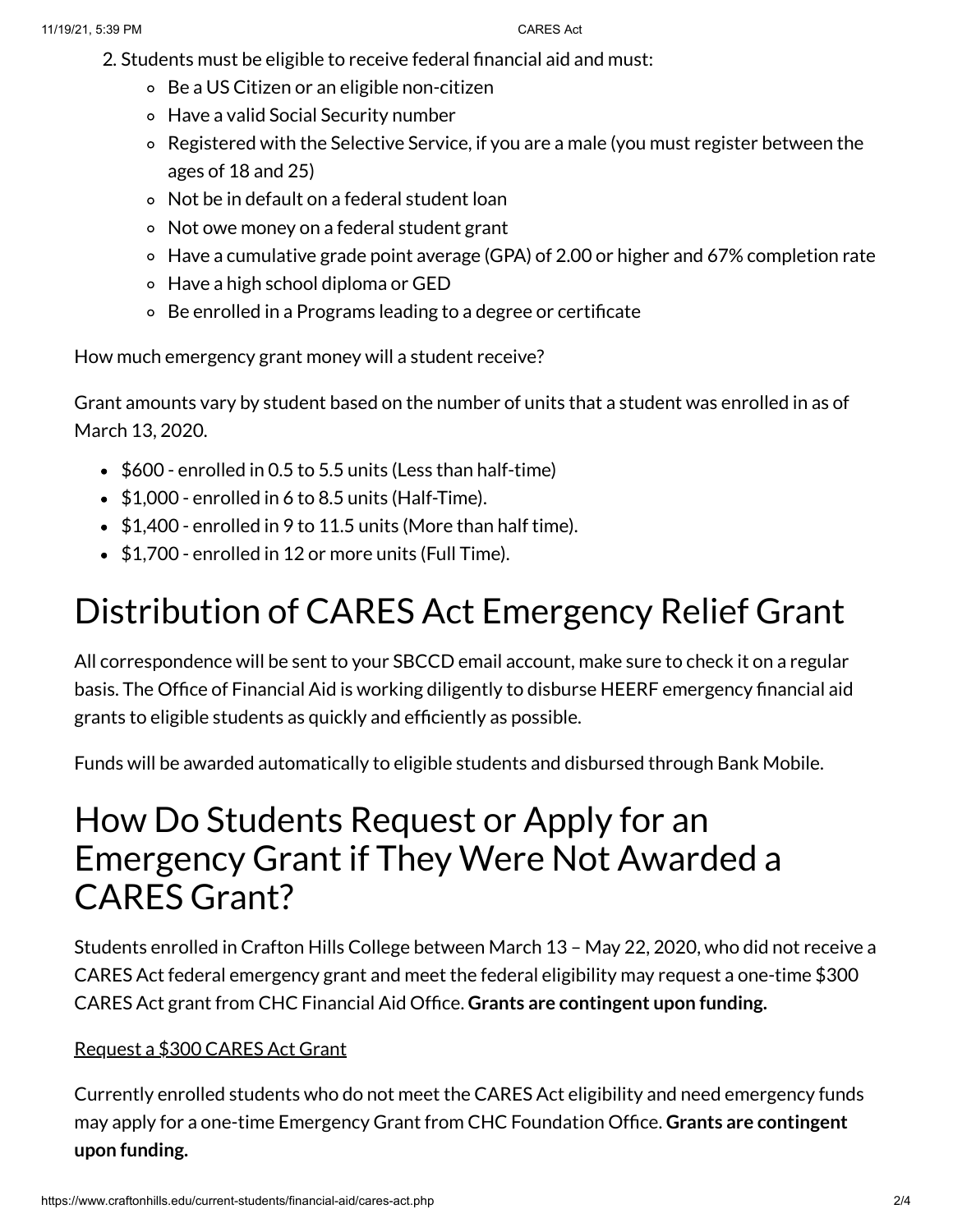### [Foundation](https://laserfiche.craftonhills.edu/Forms/KliL5) Emergency Grant Application

Incomplete applications will not be considered, and emergency funds are contingent upon funding.

| <b>Financial Aid</b>                                    |
|---------------------------------------------------------|
| <b>Online Services</b>                                  |
| <b>CARES Act</b>                                        |
| <b>Apply for Financial Aid</b>                          |
| <b>California Dream Act</b>                             |
| <b>CA Promise Grant Fee Waiver (BOG) Changes</b>        |
| <b>CA Promise Grant Fee Waiver (BOG)</b>                |
| 2021-2022 CA Promise Grant Fee Waiver (BOG) Application |
| Scholarships                                            |
| <b>Financial Literacy</b>                               |
| <b>Which Financial Aid Program is for Me?</b>           |
| <b>Satisfactory Academic Progress</b>                   |
| <b>Return of Title IV Funds</b>                         |
| <b>Student Rights and Responsibilities (pdf)</b>        |
| <b>GPA</b>                                              |
| <b>BankMobile</b>                                       |
| <b>Student Financial Aid Handbook (pdf)</b>             |
| <b>Cash Management Contract</b>                         |
| <b>Financial Aid Forms</b>                              |